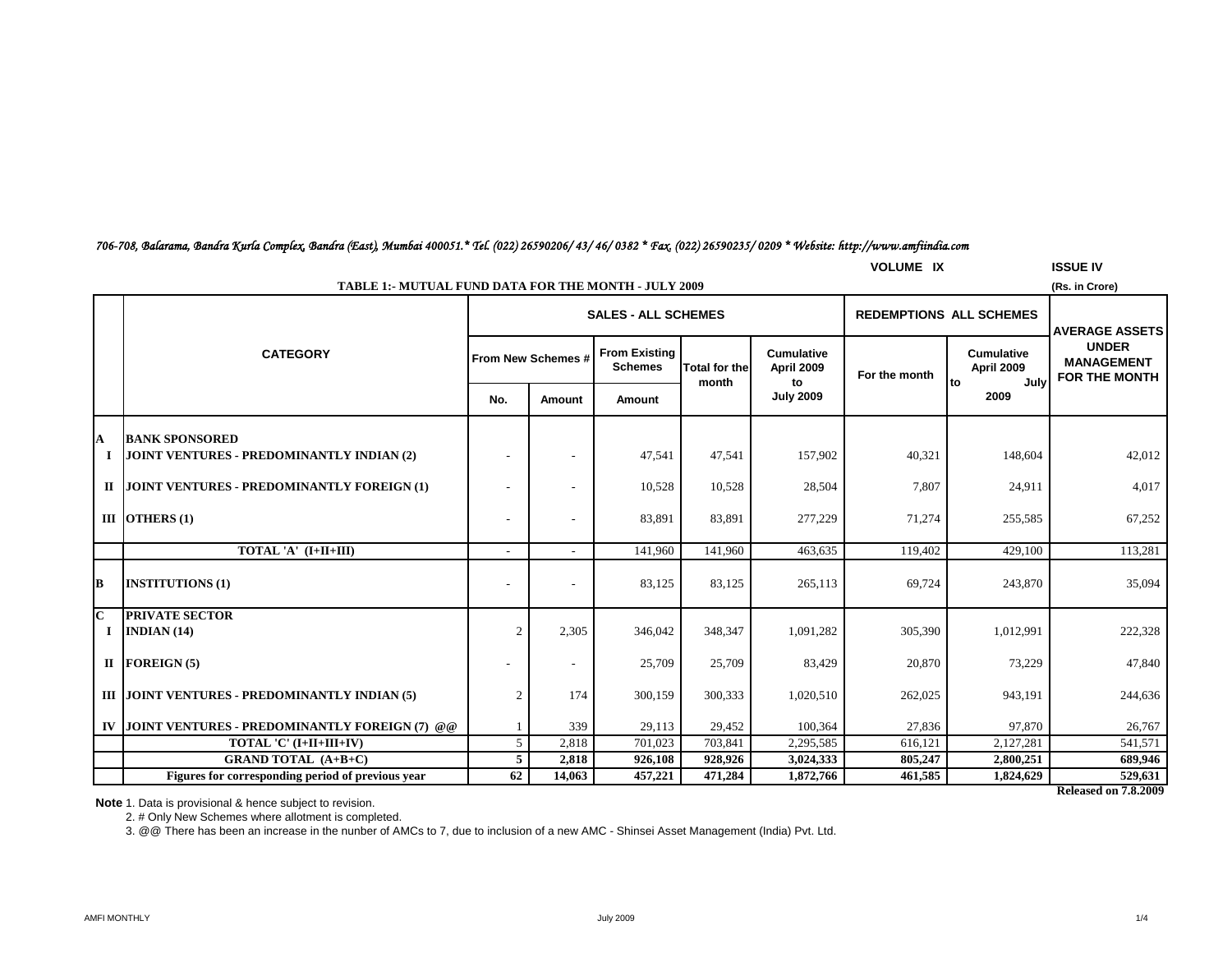#### **TABLE 2:- SALES DURING THE MONTH OF JULY 2009 - TYPE AND CATEGORY WISE 2.1 \*NEW SCHEMES LAUNCHED (ALLOTMENT COMPLETED)**

|                                 |                          | Open End |                      | <b>Close End</b><br><b>Interval Fund</b> |                          |        | <b>TOTAL</b>         |        |
|---------------------------------|--------------------------|----------|----------------------|------------------------------------------|--------------------------|--------|----------------------|--------|
|                                 | <b>No.of Schemes</b>     | Amount   | <b>No.of Schemes</b> | Amount                                   | <b>No.of Schemes</b>     | Amount | <b>No.of Schemes</b> | Amount |
| <b>INCOME</b>                   | $\overline{\phantom{a}}$ |          |                      | 85                                       | $\overline{\phantom{a}}$ |        |                      | 85     |
| <b>IEQUITY</b>                  |                          | 2,394    |                      |                                          |                          |        |                      | 2,394  |
| <b>BALANCED</b>                 |                          |          |                      |                                          |                          |        |                      |        |
| <b>LIQUID/MONEY MARKET</b>      |                          | 339      |                      |                                          |                          |        |                      | 339    |
| <b>IGILT</b>                    |                          | @        |                      |                                          |                          |        |                      | @      |
| <b>IELSS - EQUITY</b>           |                          |          |                      |                                          |                          |        |                      |        |
| <b>IGOLD ETFS</b>               |                          |          |                      |                                          |                          |        |                      |        |
| <b>OTHER ETFS</b>               |                          |          |                      |                                          |                          |        |                      |        |
| <b>IFUND OF FUNDS INVESTING</b> |                          |          |                      |                                          |                          |        | -                    |        |
| <b>OVERSEAS</b>                 |                          | ٠        |                      |                                          |                          |        |                      |        |
| <b>TOTAL</b>                    |                          | 2,733    |                      | 85                                       |                          |        |                      | 2,818  |

**@ Less than Rs. 1 crore**

#### **\*NEW SCHEMES LAUNCHED :**

| <b>IOPEN END EQUITY:</b>  | <b>Birla Sunlife Enhanced Arbitrage Fund and Reliance Infrastructure Fund.</b> |
|---------------------------|--------------------------------------------------------------------------------|
| <b>IOPEN END LIQUID :</b> | <b>Shinsei Liquid Fund</b>                                                     |
| <b>IOPEN END GILT:</b>    | Edelweiss Gilt Fund                                                            |
| <b>ICLOSE END INCOME:</b> | <b>IICICI Prudential FMP Series 49 - One Year Plan A</b>                       |

#### **2.2 EXISTING SCHEMES**

|                                                     | Open End             |         |                      | <b>Close End</b> |                      | <b>Interval Fund</b> |                      | <b>TOTAL</b> |  |
|-----------------------------------------------------|----------------------|---------|----------------------|------------------|----------------------|----------------------|----------------------|--------------|--|
|                                                     | <b>No.of Schemes</b> | Amount  | <b>No.of Schemes</b> | Amount           | <b>No.of Schemes</b> | Amount               | <b>No.of Schemes</b> | Amount       |  |
| <b>INCOME</b>                                       | 167                  | 247,872 | 152                  |                  | 47                   | 31                   | <b>366</b>           | 247,906      |  |
| <b>IEQUITY</b>                                      | 246                  | 6,229   | 46                   |                  |                      | 114                  | <b>294</b>           | 6,343        |  |
| <b>BALANCED</b>                                     | 30                   | 470     |                      |                  |                      |                      | 37                   | 470          |  |
| <b>LIQUID/MONEY MARKET</b>                          | 57                   | 670,499 |                      |                  |                      |                      | 57                   | 670,499      |  |
| <b>IGILT</b>                                        | 34                   | 440     |                      |                  |                      |                      | 34                   | 440          |  |
| <b>IELSS - EQUITY</b>                               | 35                   | 148     | 12                   |                  |                      |                      | 47                   | 148          |  |
| <b>IGOLD ETF</b>                                    |                      | 45      |                      |                  |                      |                      |                      | 45           |  |
| <b>IOTHER ETFS</b>                                  | 12                   | 205     |                      |                  |                      |                      | 12                   | 205          |  |
| <b>IFUND OF FUNDS INVESTING</b><br><b>IOVERSEAS</b> | 10                   | 52      |                      |                  | -                    |                      | 10 <sup>1</sup>      | 52           |  |
| <b>TOTAL</b>                                        | 597                  | 925,960 | 217                  |                  | 49                   | 145                  | 863                  | 926,108      |  |

Notes:The change in number of existing schemes is because of the maturity and reclassification of some of the existing schemes.

^ Amount mobilised by new plans launched under existing scheme.

#### **2.3 TOTAL OF ALL SCHEMES**

|                                 | Open End      |         |                      | Close End                | <b>Interval Fund</b>     |        | <b>TOTAL</b>         |         |
|---------------------------------|---------------|---------|----------------------|--------------------------|--------------------------|--------|----------------------|---------|
|                                 | No.of Schemes | Amount  | <b>No.of Schemes</b> | Amount                   | <b>No.of Schemes</b>     | Amount | <b>No.of Schemes</b> | Amount  |
| <b>INCOME</b>                   | 167           | 247,872 | 153                  | 88                       | 47                       | 31     | 367                  | 247,991 |
| <b>IEQUITY</b>                  | 248           | 8,623   | 46                   | $\overline{\phantom{0}}$ |                          | 114    | 296                  | 8,737   |
| <b>BALANCED</b>                 | 30            | 470     |                      | $\overline{\phantom{0}}$ |                          |        | 37                   | 470     |
| <b>LIQUID/MONEY MARKET</b>      | 58            | 670,838 |                      | $\overline{\phantom{0}}$ |                          |        | 58                   | 670,838 |
| <b>IGILT</b>                    | 35            | 440     |                      |                          |                          |        | 35                   | 440     |
| <b>IELSS - EQUITY</b>           | 35            | 148     | 12                   |                          |                          |        | 47                   | 148     |
| <b>IGOLD ETF</b>                |               | 45      |                      | $\overline{\phantom{0}}$ |                          |        |                      | 45      |
| <b>IOTHER ETFS</b>              | 12            | 205     |                      | $\overline{\phantom{0}}$ |                          |        | $12 \,$              | 205     |
| <b>IFUND OF FUNDS INVESTING</b> | 10            |         |                      |                          |                          |        | 10                   | 52      |
| <b>OVERSEAS</b>                 |               | 52      |                      | $\overline{\phantom{0}}$ | $\overline{\phantom{a}}$ |        |                      |         |
| <b>ITOTAL</b>                   | 601           | 928,693 | 218                  | 88                       | 49                       | 145    | 868                  | 928,926 |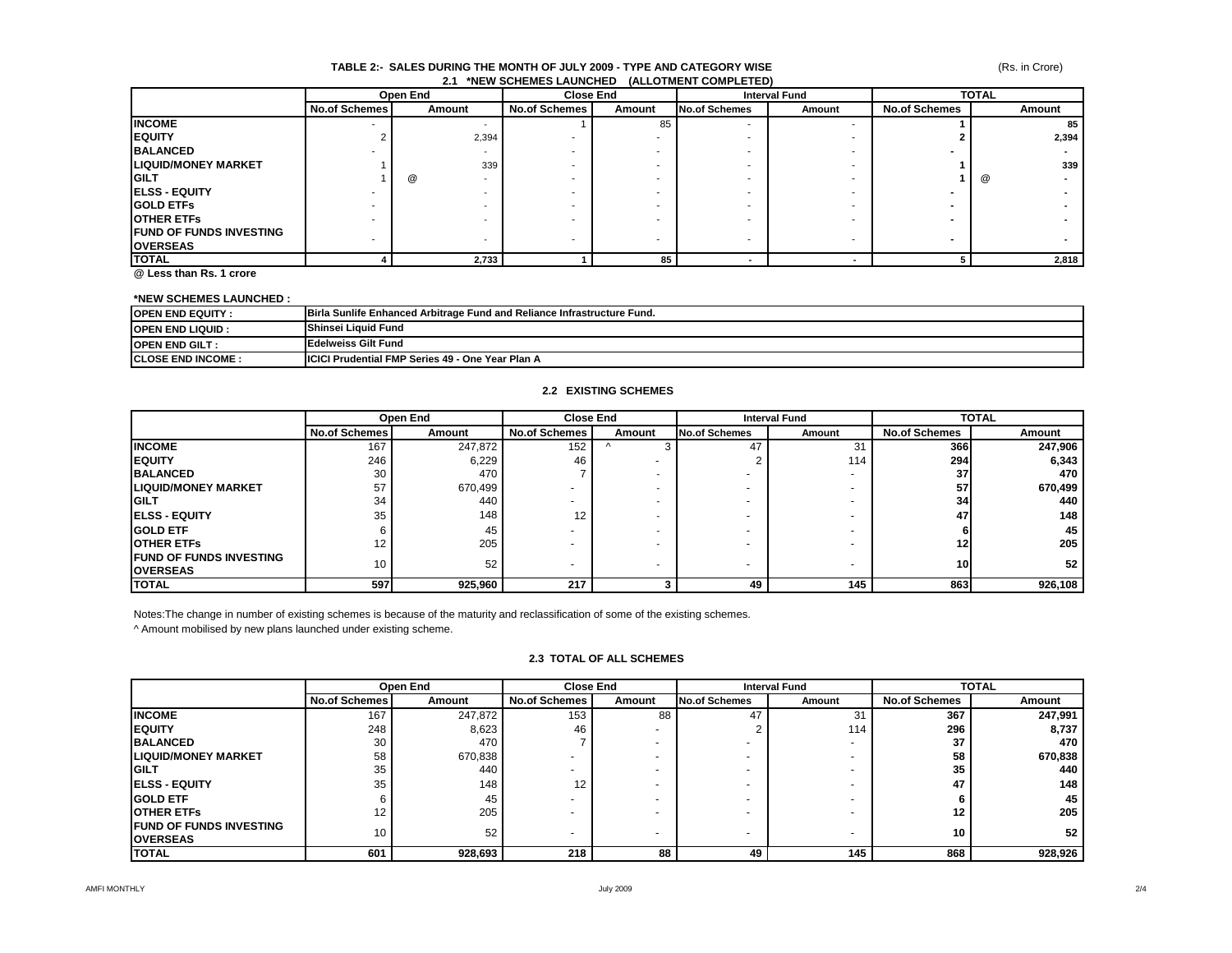#### **Table 3:-**

# **REDEMPTIONS / REPURCHASES DURING THE MONTH OF JULY 2009**

| <b>CATEGORY &amp; TYPE WISE</b><br>(Rs. in Crore) |          |                          |                      |              |                                               |                                                                         |                                                                                        |  |
|---------------------------------------------------|----------|--------------------------|----------------------|--------------|-----------------------------------------------|-------------------------------------------------------------------------|----------------------------------------------------------------------------------------|--|
|                                                   | Open End | <b>Close End</b>         | <b>Interval Fund</b> | <b>TOTAL</b> | Net Inflow /<br>(Outflow)<br>For<br>the Month | Net Inflow /<br>(Outflow)<br><b>Year to Date</b><br><b>Current Year</b> | Net Inflow /<br>For the   (Outflow)<br>For the<br>Year to Date<br><b>Previous Year</b> |  |
| <b>INCOME</b>                                     | 147,827  | 4,212                    | 188                  | 152,227      | 95,764                                        | 175,912                                                                 | 42,672                                                                                 |  |
| <b>EQUITY</b>                                     | 4,044    | 452                      |                      | 4,505        | 4,232                                         | 7,432                                                                   | 2,260                                                                                  |  |
| <b>BALANCED</b>                                   | 380      | 14                       |                      | 394          | 76                                            | 10                                                                      | 205                                                                                    |  |
| <b>LIQUID/MONEY MARKET</b>                        | 646,140  | $\overline{\phantom{a}}$ |                      | 646,140      | 24,698                                        | 43,028                                                                  | 1,335                                                                                  |  |
| <b>GILT</b>                                       | 501. ا   | $\overline{\phantom{a}}$ | -                    | 1,501        | (1,061)                                       | (2, 273)                                                                | (946)                                                                                  |  |
| <b>ELSS - EQUITY</b>                              | 126      | 11                       |                      | 137          | 11                                            | 117                                                                     | 1,055                                                                                  |  |
| <b>GOLD ETFS</b>                                  |          |                          |                      | 5            | 40                                            | 176                                                                     | 133                                                                                    |  |
| <b>OTHER ETFS</b>                                 | 241      | $\overline{\phantom{0}}$ |                      | 241          | (36)                                          | 18                                                                      | 689                                                                                    |  |
| <b>FUND OF FUNDS</b><br><b>INVESTING OVERSEAS</b> | 97       | ٠                        |                      | 97           | (45)                                          | (338)                                                                   | 734                                                                                    |  |
| <b>TOTAL</b>                                      | 800,361  | 4,689                    | 197                  | 805,247      | 123,679                                       | 224,082                                                                 | 48,137                                                                                 |  |

**Table 4:-**

## **ASSETS UNDER MANAGEMENT AS ON JULY 31, 2009**

|                           | (Rs. in Crore) |                  |                      |              |                      |
|---------------------------|----------------|------------------|----------------------|--------------|----------------------|
|                           | Open End       | <b>Close End</b> | <b>Interval Fund</b> | <b>TOTAL</b> | % to Total           |
| <b>INCOME</b>             | 338,798        | 41.301           | 686                  | 380,785      | 53                   |
| <b>EQUITY</b>             | 132,438        | 23.968           | 387                  | 156.793      | 22                   |
| <b>BALANCED</b>           | 14.164         | 2,435            | ۰                    | 16,599       |                      |
| LIQUID/MONEY MARKET       | 139,156        |                  |                      | 139,156      | 19                   |
| <b>GILT</b>               | 4.447          |                  | ۰                    | 4,447        |                      |
| <b>ELSS - EQUITY</b>      | 17,057         | 2.743            | ۰                    | 19,800       |                      |
| <b>GOLD ETF</b>           | 865            |                  | ۰                    | 865          | @                    |
| <b>OTHER ETFS</b>         | 878            |                  | -                    | 878          | $^{\textregistered}$ |
| <b>FUND OF FUNDS</b>      | 2,563          |                  | -                    | 2.563        | $^{\textregistered}$ |
| <b>INVESTING OVERSEAS</b> |                |                  |                      |              |                      |
| <b>ITOTAL</b>             | 650,366        | 70,447           | 1,073                | 721,886      | 100                  |

**@ Less than 1 %.**

### **Table 5:- DATA ON FUND OF FUNDS (DOMESTIC) - JULY 2009** *(Rs. In Crore)*

|                      | No. of Schemes | <b>Sales</b> | <b>Redemption</b> | Assets under<br>Management as on<br>July 31, 2009 | <b>Average Assets</b><br><b>Under Management  </b><br>for the month |
|----------------------|----------------|--------------|-------------------|---------------------------------------------------|---------------------------------------------------------------------|
| <b>Fund of Funds</b> | 27             | 55           |                   | 727                                               | 733                                                                 |

**Notes :**

1. Fund of Funds is a scheme wherein the assets are invested in the existing schemes of mutual funds and hence, the figures indicated herein are included in tables 1 to 4 and 6. Data on fund of funds is given for information only.